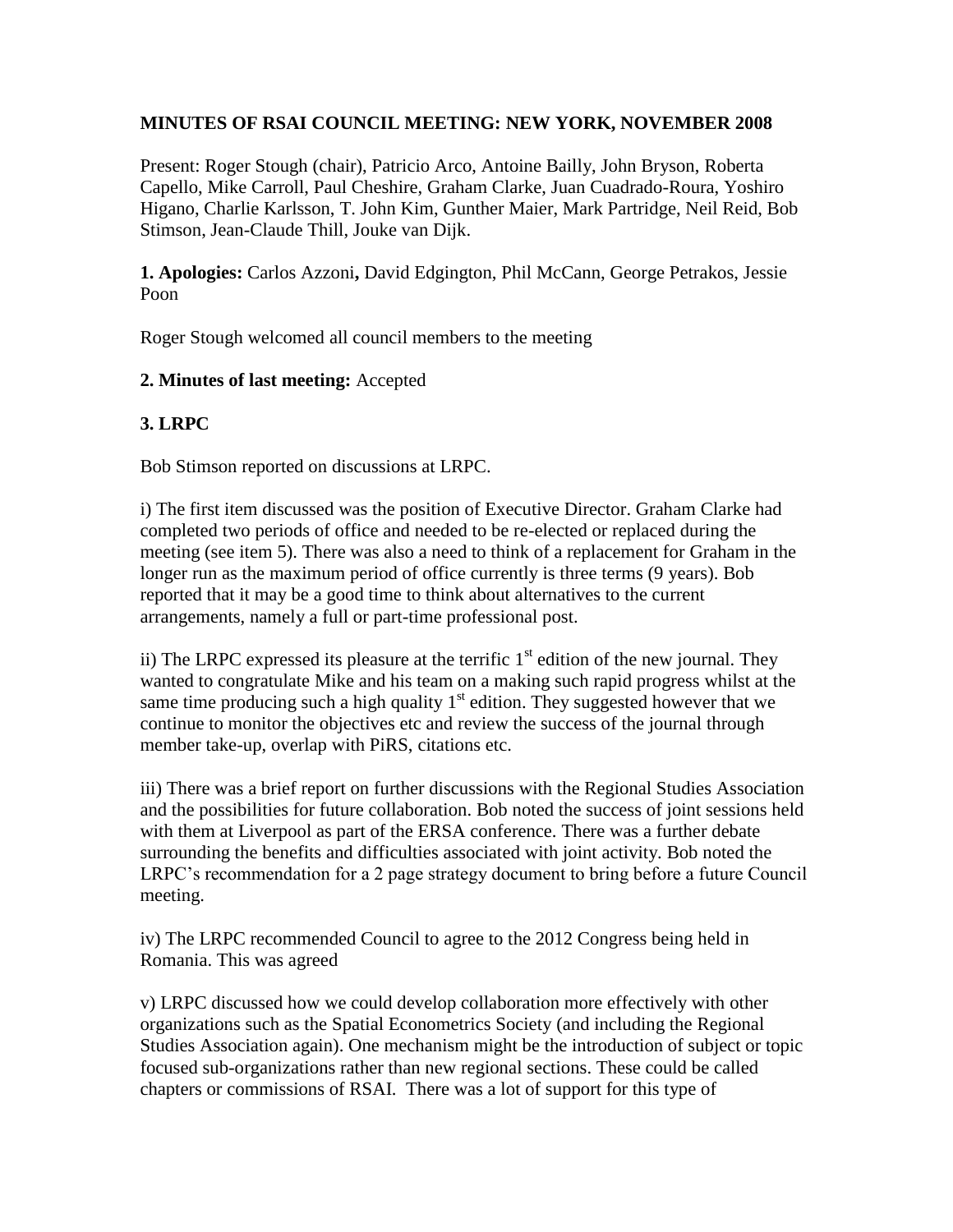development in Council. Roberta Capello suggested we start with the Spatial Econometrics Society and see if we can bring them into RSAI via this route. They would need to agree to the principle of universal membership. The American Real Estate and Urban Economics Association was also mooted as another potential chapter along with organizations such as the World Bank.

# **3. Constitutional Changes**

Roger Stough reported that, as agreed in Liverpool, Lay Gibson and David Plane were helping Roger to redraft the Constitution. This would be circulated to Council members when ready.

Roger also reminded Council that we had agreed to put on a short AGM type event at one of the Supra-regional meetings in 2009 (subsequently agreed to be Lodz). The President and Executive Director would provide a 2 page report for members and a question/answer session would be followed by the presentation of RSAI awards.

## **4. Publications**

# **i) Papers in Regional Science**

Jouke van Dijk reported that in 2008 the size of the journal had been increased and would now be 600-900 pages per year. The abstracts in Japanese and Spanish were now in place. The 'early view' facility was also up and running. Jouke reported that 50% of submissions now came from Europe, with 30% from the USA and 20% from PRSCO sections. The geographical distribution of reviewers was in similar proportions. There were 143 submissions in 2008, and the rejection rate was 70/75%. Jouke was pleased to report that the vast majority of papers were reviewed and a decision made within three months (with a 10-12 month print time). It was reported that there had been a slight delay in Issue 3 of 2008 but that production was now back on schedule. The impact factor for the journal continues to rise and Jouke hoped that by the end of 2009 this might be close to 1. Jouke was pleased to be associated with the Beckmann Prize as this gave the journal more publicity. There were a few new board members chosen for 2009, a reward for people who had been good reviewers!

## **ii) RSPP**

Mike Carroll was pleased to announce that the first volume of 'Regional Science Policy and Practice' (RSPP) was now available and a limited number of hard copies had been made for marketing purposes. The first edition contained 192 pages with production moving up to 600 pages by 2011 (when it was expected that there would be four editions per year). The web page was up and running now (at Blackwells) and the process for electronic submissions was operational. Mike reported that he was working well with Jouke in terms of keeping the content different and swapping papers when appropriate.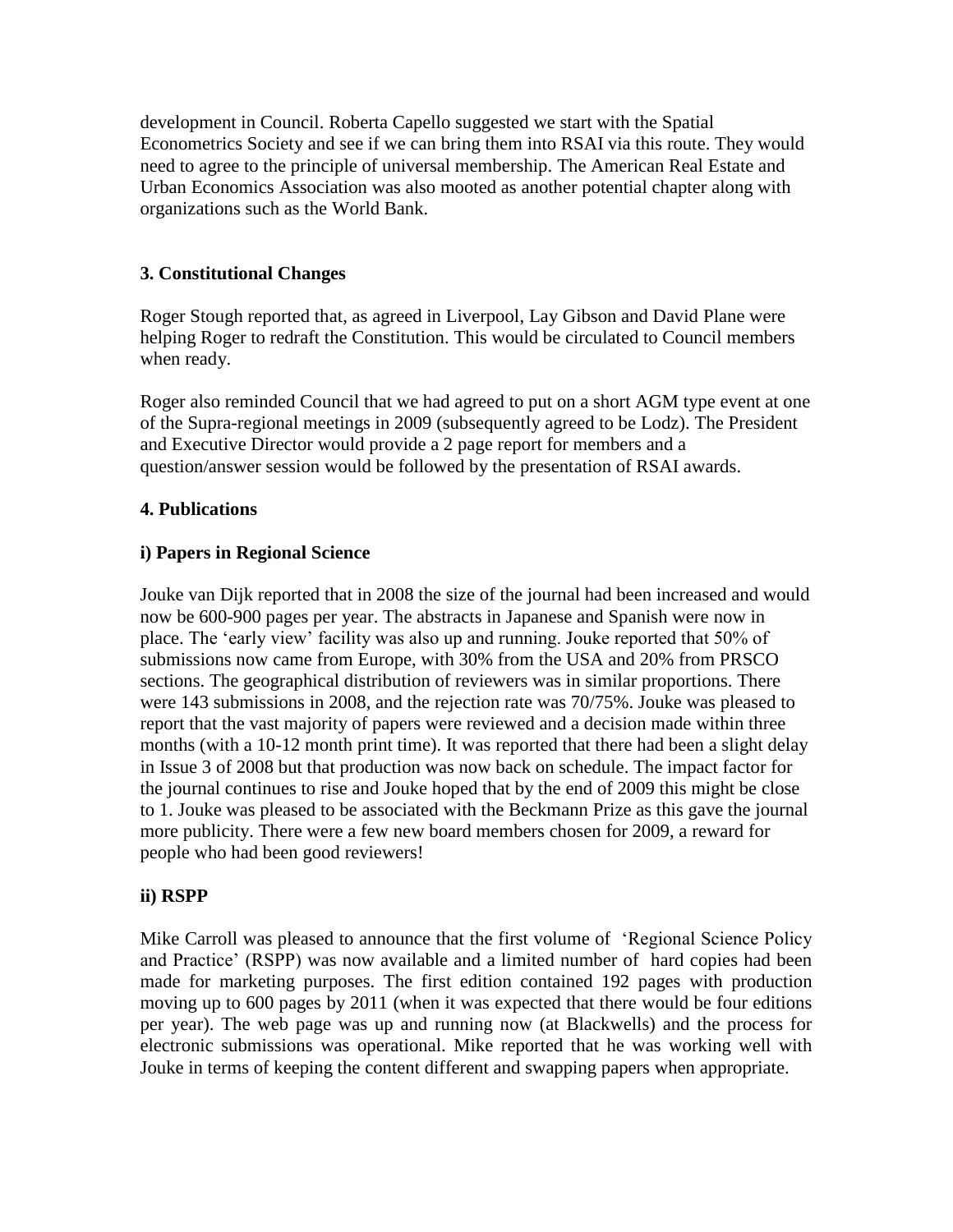Again, Council praised the outstanding effort of the editors to get the first edition ready on time with such a strong content.

#### **5 Elections of Next President and Executive Director**

A number of candidates were put forward and discussed by Council. After a lengthy discussion on the merits of each candidate a vote took place. Council is pleased to report that Yoshiro Higano from Japan was elected to serve as President for 2011 and 2012 and to become President-elect in 2010. Congratulations to Yoshiro.

Graham Clarke was also reappointed as Executive Director to serve for a final three year period 2009-2011.

#### 6**. Executive Director's Report**

Graham Clarke reported that the terms of office for Jessie Poon, Juan Cuadrado-Roura, Jean-Claude Thill, Paul Cheshire, David Edgington and Roger Stough would come to an end in December 2008 (though Roger would stay on the Council for 2 years as Past President and Chair of the LRPC).

Council thanked all these persons for their considerable contribution to RSAI and Council.

From 2009 Council would welcome Jouke van Dijk, Patricio Aroca, Eduardo Haddad, John Carruthers, Sam Park and Danny Shefer.

Graham also outlined the likely contents of the  $1<sup>st</sup>$  edition of the revamped newsletter. These contents were well received.

#### **7. Finances**

The 2007 audited accounts were presented. The overall balance went up from £133k in 2006 to £153k in 2007. Bob Stimson noted that we were on track in terms of revenues received from Blackwells. Graham Clarke noted that expenditure would increase in 2009 as we paid for web maintenance and newsletter production.

#### **8. President's report**

Roger Stough gave his thoughts on the current state of RSAI as he retired from the post of President. He outlined the progress made in recent years and the challenges ahead. He felt one of the key issues was to build membership to the critical 5000 number in order for RSAI to obtain NGO status. A major challenge was also to implement all the action groups set up at the Sao Paulo meetings and thus make progress on issues such as marketing, branding, professionalization etc.